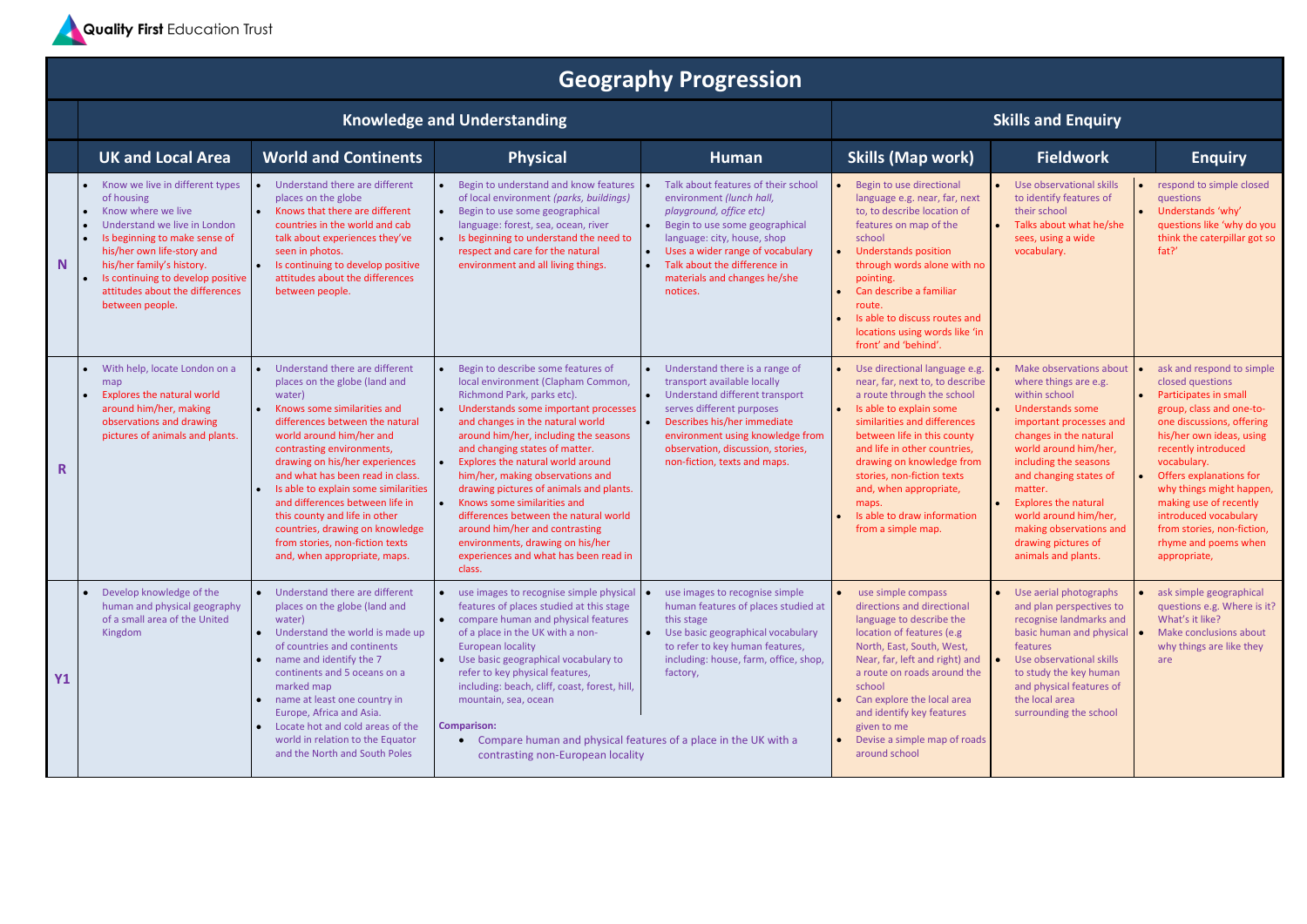| <b>Y2</b> | Can name and identify the 7<br>Can locate the UK and the<br>$\bullet$<br>continents and 5 oceans on an<br>surrounding seas<br>Can name and locate the 4<br>unmarked map<br>countries of the United<br>Name at least 2 countries in<br>Kingdom and their capital<br>Africa, Asia and Europe<br><b>cities</b><br>Compare knowledge of the<br>human and physical<br>geography of each of the 4<br>countries in the UK |                                                                                                                                                                                                                | Uses images and aerial photographs<br>to recognise physical features of<br>places studied<br>Use basic geographical vocabulary to<br>refer to key physical features, (as<br>above and) including: river, soil,<br>vegetation,<br>Describe and understand key<br>features of rivers (source, mouth) | Uses images and aerial<br>$\bullet$<br>photographs to recognise human<br>features of places studied<br>Use basic geographical vocabulary<br>$\bullet$<br>to refer to key human features,<br>(as above and) including: city,<br>town, village, port, harbour | Uses simple compass<br>directions and directional<br>language to describe<br>features on a map or a<br>route (e.g North, East,<br>South, West, Near, far, left<br>and right<br>Can explore an unknown<br>area and identify key<br>features given to me and<br>independently<br>Begin to understand the<br>need for a key<br>Begin to identify points<br>(ABC) / features on a map |
|-----------|--------------------------------------------------------------------------------------------------------------------------------------------------------------------------------------------------------------------------------------------------------------------------------------------------------------------------------------------------------------------------------------------------------------------|----------------------------------------------------------------------------------------------------------------------------------------------------------------------------------------------------------------|----------------------------------------------------------------------------------------------------------------------------------------------------------------------------------------------------------------------------------------------------------------------------------------------------|-------------------------------------------------------------------------------------------------------------------------------------------------------------------------------------------------------------------------------------------------------------|-----------------------------------------------------------------------------------------------------------------------------------------------------------------------------------------------------------------------------------------------------------------------------------------------------------------------------------------------------------------------------------|
|           |                                                                                                                                                                                                                                                                                                                                                                                                                    | <b>Comparison:</b><br>Compare human and physical features of a place in the UK with another UK<br>area. (e.g. city vs village).<br>Compare key human and physical features of each of the countries in the UK. | (rivers of UK)                                                                                                                                                                                                                                                                                     |                                                                                                                                                                                                                                                             |                                                                                                                                                                                                                                                                                                                                                                                   |

| Use aerial photographs<br>and plan perspectives to<br>recognise landmarks and<br>basic human and physical<br>features<br>Use observational skills<br>to study the key human<br>and physical features of<br>the local area | Begin to ask / initiate<br>geographical questions<br>Investigate places and<br>themes at more than 1<br>scale<br>Begin to collect and record<br>evidence<br>Make simple comparisons<br>between features of<br>different places |
|---------------------------------------------------------------------------------------------------------------------------------------------------------------------------------------------------------------------------|--------------------------------------------------------------------------------------------------------------------------------------------------------------------------------------------------------------------------------|
|---------------------------------------------------------------------------------------------------------------------------------------------------------------------------------------------------------------------------|--------------------------------------------------------------------------------------------------------------------------------------------------------------------------------------------------------------------------------|